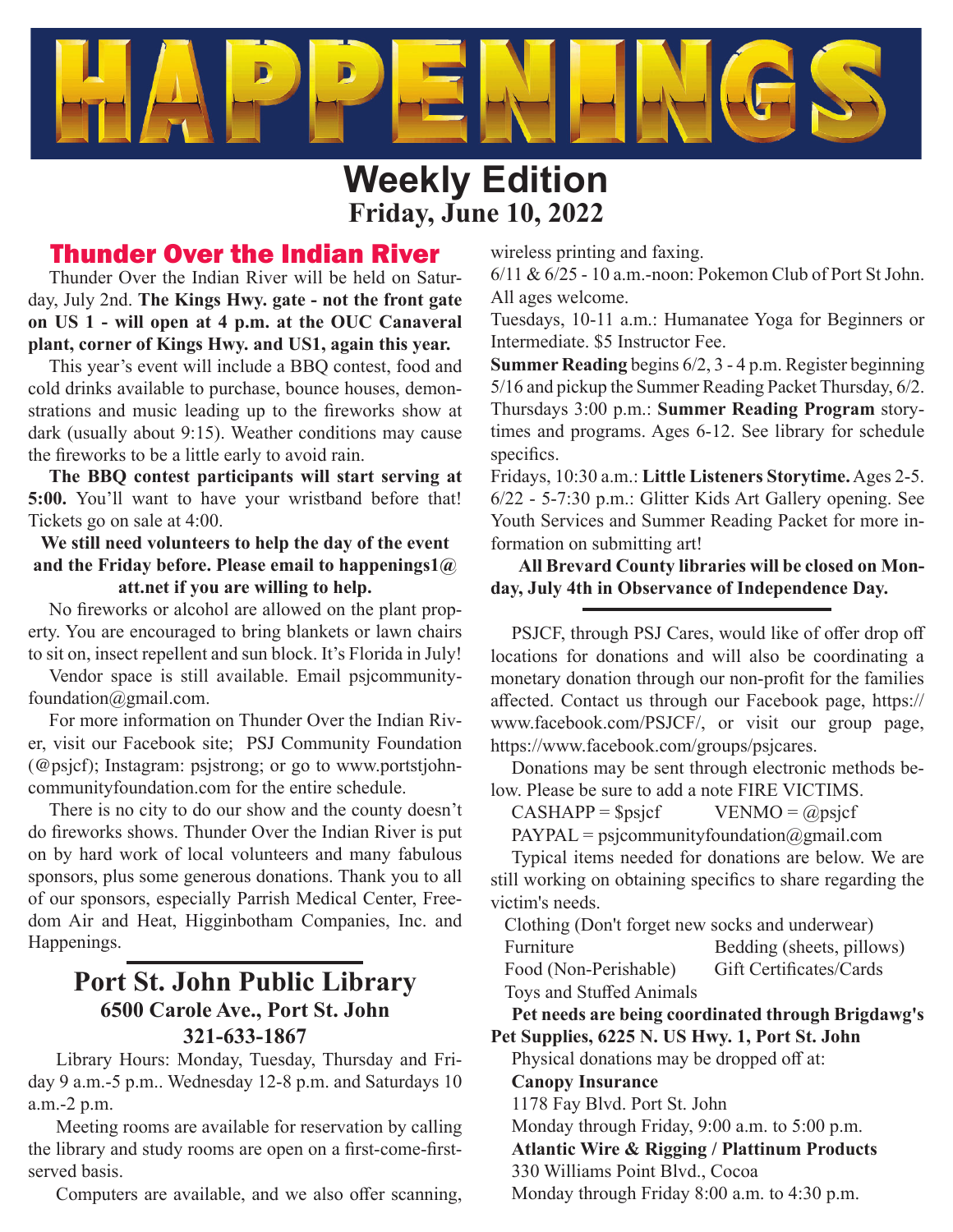## Parrish Early Care & Education Program Celebrates VPK Class of 2022

Parrish Early Care and Education, a program of Parrish Healthcare's Children's Center, sent the class of 2022 off in style at their VPK graduation held on May 20, 2022.

"We are so proud of these children," said Vaneesha Greco, Center Manager. "Our team works closely with our families to create a learning environment that helps each child grow and thrive. Today is the culmination of their hard work and evidence of the passion our educators have for enriching the lives of our littlest learners," said Greco.

The well attended ceremony took place at First United Methodist Church in Titusville and hosted 17 VPK graduates along with their families and other guests. "These children are the future of our community" said Kathy Bradley, VPK Teacher at The Children's Center. "They are the next generation of thinkers, builders, teachers and healers. It is always an emotional day to see them progress on their journey to Kindergarten."

The ceremony included the traditional parade of graduates, a special selection of songs performed by the class of 2022 and ended on the high note of the official presentation of diplomas.

For more information on services provided by The Children's Center, please visit their website or call 321-264-0855.

The Parrish Early Care and Education (PECE) program opened its doors in November 2002. Since then, PECE has become an integral part of The Children's Center, a partnership of community agencies whose collaborative vision is to develop

a family-friendly environment where children are assisted in their development regardless of their abilities or socioeconomic status. PECE offers quality care to children ages six weeks through five years.

The Parrish Early Care and Education (PECE) program opened its doors in November 2002. Since then, PECE has become an integral part of The Children's Center, a partnership of community agencies whose collaborative vision is to develop a family-friendly environment where children are assisted in their development regardless of their abilities or socio-economic status. PECE offers quality care to children ages six weeks through five years.

The overall goal is to provide services that will enhance the child's individual health and growth, ultimately pre-

CONGRATULATIONS, **CLASS OF 2022!** 



paring students for kindergarten. PECE practices a model of inclusion by offering special education and therapy services to children with varying levels of development. The classroom teachers work closely with parents and use resources on site as needed from the exceptional education consultant, speech, occupational, physical therapists, and behavior consultants in order to optimize each child's potential.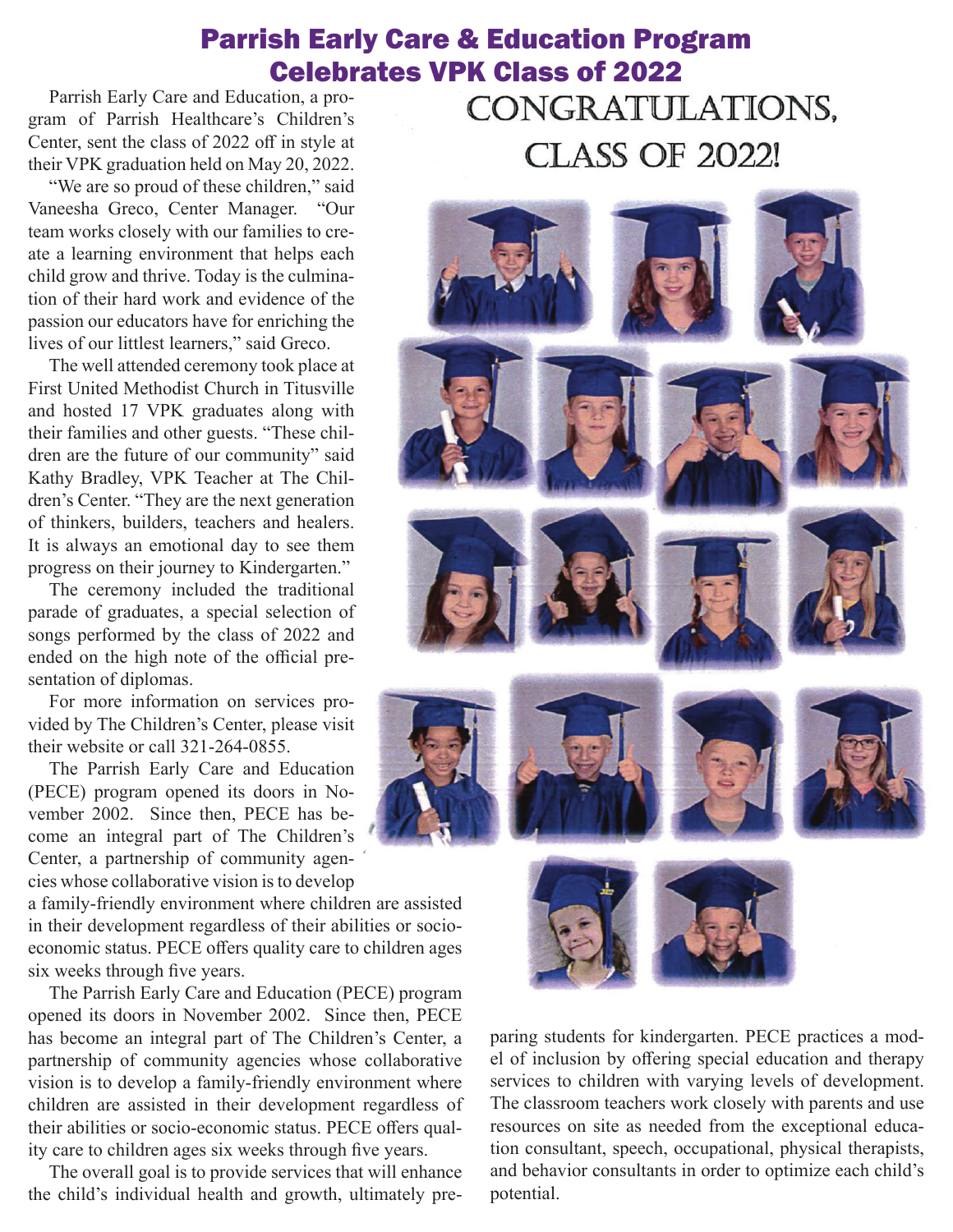## Heart Disease Is Women's #1 Killer. Why So Little Female-Focused Research?

Heart disease is the leading cause of death for women in America, accounting for more than one in five deaths. Still, far too few women realize the danger.

In fact, "Awareness of heart disease as the leading cause of death among women actually declined from 2009 to 2019," Dr. Dipti Itchhaporia, president of the American College of Cardiology (ACC), said during a HealthDay Now interview. "We've done so many educational efforts over the past decade and still less than 50% of women recognize that heart disease is the number one killer."

It's also not widely known that women differ from men in the structure of their hearts, the types of heart problems they have, the risk factors for heart disease they carry, and even the symptoms they experience during a heart attack, experts say.

Much of the problem stems from the fact that cardiology has long been a male-dominated field, said Itchhaporia, who is an interventional cardiologist with Hoag Heart and Vascular Institute in Newport Beach, CA. "I think women may not even think of cardiology," Itchhaporia said of female doctors. "Women have different perceptions of cardiology than men, and they have different goals that could influence their choice."

Female cardiologists are more likely to report sex discrimination, but it goes beyond that, Itchhaporia said. Women in medicine tend to choose fields that allow for long-term patient relationships, as well as a more familyoriented lifestyle. Unfortunately, that lack of female perspective in cardiology has caused research into heart disease to be largely focused on men. A study to be presented at the ACC's upcoming meeting found that clinical trials led by a female doctor tended to have more women participating in them — 45%, compared with 38% when a man is in charge of the study.

"Generalization of trial results may be inaccurate if the studies are only comprised of men. And so I think improving representation of women in trials yields more real-time, real-life results that reflect the broader patient population," Itchhaporia said. "The bottom line is preventing and treating heart disease requires a workforce that's as diverse as the patients seeking the care," she added.

### **So what are the diff erences between women and men when it comes to the heart?**

"Let me just start by saying that up until about 20 years ago, we thought men and women's hearts were the same." said Miller, a practicing physician with Triune Integrative Medicine in Medford, OR. "We've now learned that "women's hearts are smaller, our walls are thinner, our blood vessels are smaller. We have a more rapid heart rate than men,"

Women's bodies also respond differently to stress, Miller said. Women experience an increase in heart rate, while men tend to have their blood vessels constrict, causing their hearts to pump harder and increasing their risk of high blood pressure. Because of these physical differences, women tend to suffer different types of heart disease than men.

"We don't generally have the usual coronary artery disease. We have microvascular disease, which is in the smaller blood vessels," Miller said. Because of this, the usual heart scans might miss impending disease in women.

Women are also more likely than men to experience a tear in a coronary artery, as well as a weakening of the heart's main pumping chamber, known as "broken heart syndrome," Itchhaporia and Miller said.

"Broken heart syndrome is like a stun gun to the heart where there's a trauma and the heart looks like it's having a heart attack, but it's not," Miller explained.

#### **Heart risk factors also differ.**

With these differences also come different risk factors for heart disease in women. Some occur directly from specifically female medical conditions. For example, women can develop high blood pressure and diabetes during pregnancy, and those increase the risk of heart disease, Itchhaporia said.

"One of the newer things we found is that your menstrual history has an impact on your heart," Miller added, noting that premature menopause, endometriosis and polycystic ovarian syndrome all increase heart risk in women. "Menopause is when things really start to go down. Once we stop having periods, our risk goes up."

Even risk factors shared between the genders — cholesterol, high blood pressure, inactivity, obesity — can sometimes affect women differently than men. Women with diabetes are more likely to develop disease than men with diabetes."Smoking among women is a greater risk factor for heart disease compared to men.

Women even suffer different symptoms when they're experiencing a heart attack, the experts said. "You don't have the classical chest pain," Itchhaporia said. "Now, they can, but they may have more neck pain, jaw pain, shortness of breath. So I think it's just important for us to remember that atypical quality. There are some true sex differences."

Because of these differences, Itchhaporia believes there "...needs to be this redoubling of efforts by organizations interested in women's health..." to educate women on their gender-specific heart risks. "Studies show that communitybased programs — at churches, grocery stores, hair salons — are effective in improving awareness and ultimately outcomes," Itchhaporia said.

The American College of Cardiology has more about women's heart health at https://www.acc.org/.